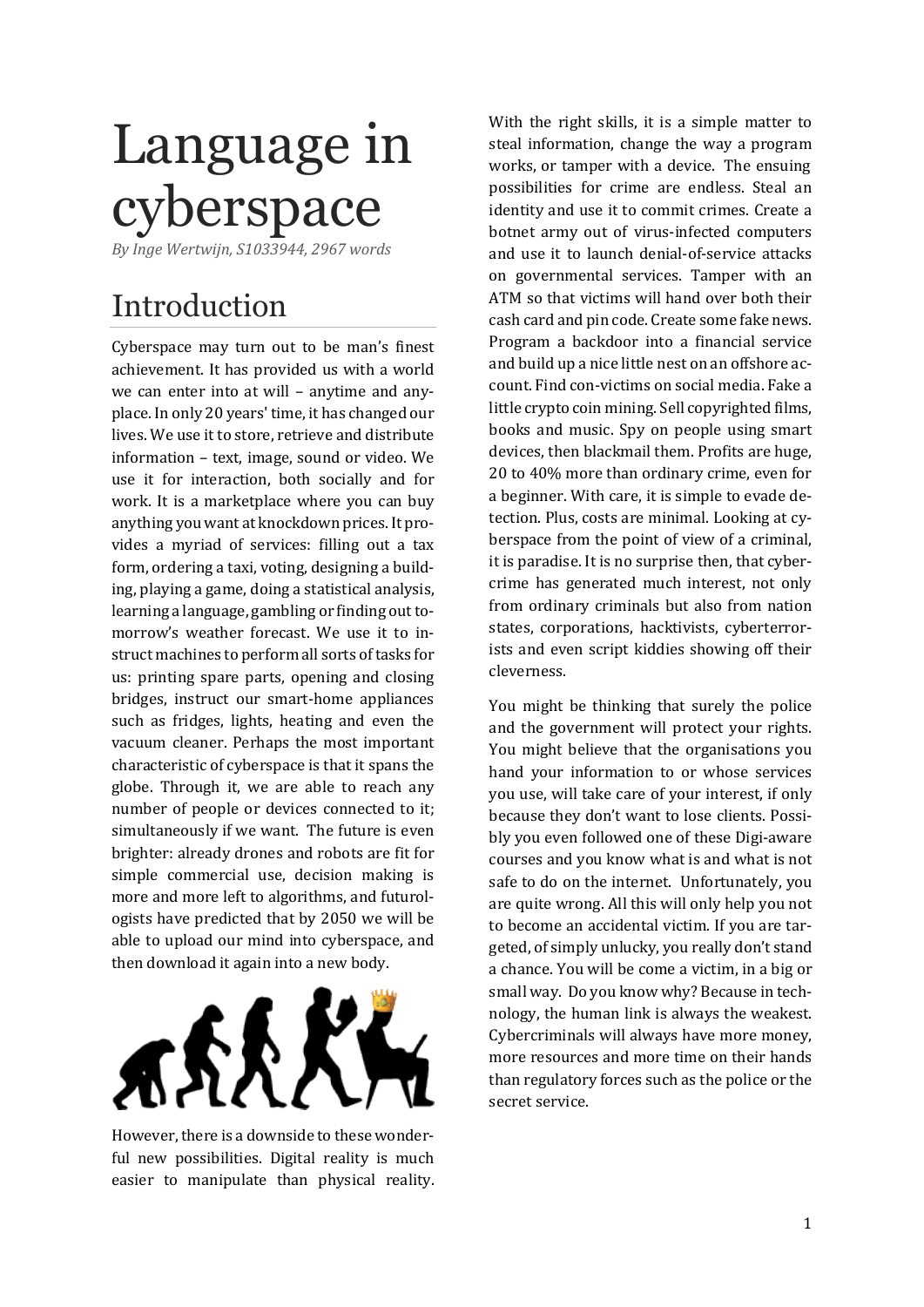### Rules and regulations to the rescue

Let's take stock. So far, not so good. As a species, we have become totally dependent on cyberspace and we are entrusting it with almost everything we depend upon. That same cyberspace has become very attractive to criminals, who know their way around it even better than we do. So what is being done about this? There is only so much an individual can do to protect him or herself. We have to look elsewhere for help.

Countries, organisations, institutions: they all are expected to take care of their assets, including digital assets such as information and services. Protection is especially necessary when

damage or misuse has negative consequences for the public or the state. Assets need protection against many situations, ranging from range from common theft to a disgruntled employee bent on revenge; from industrial espionage to natural disaster; from human er-

ror to terrorist attack. In general terms, protecting digital assets means ensuring their availability, integrity and confidentiality up to a pre-agreed level. On this subject, in the past 20 years a multitude of (inter)national regulations have emerged, and more appear every day. These regulations guide, direct or impel companies to institute digital asset protection and to report on the level of compliance achieved.

Failing to comply may be punished in various ways: a formal warning, a fine, a revoked licence, or public shaming; and may result in the loss of a job, bankruptcy or even a prison sentence. Many governmental and commercial organisations actually want implement security, because it is in their own interest to do so. However, there is a problem. These regulatory texts are hard to understand, and their

meaning is often open to different interpretations. In practice, different interpretations cause arguments amongst security practitioners, with management, with auditors and legal regulators. Inevitably, this leads to less rather than effective security.

#### What do security regulations look like?

The characteristics of these regulations provide us with some clues about the underlying causes of the interpretations problems. Regulations are always in written form, containing a mix of persuasive, informative, descriptive and instructive texts. The contents are focussed on a specific subtopic within the field of

In 2018, every minute of every hour:

- businesses spent \$171,233 to defend themselves;
- \$1,138,888 was lost to cybercrime
- 1861 people fell victim.

In the next years, these figures are expected to double, triple, even quadruple. digital security, rather than about the whole field. They are intended to regulate behaviour, typically containing a lot of must's, should's and oughts's. Regulations are issued by a high-level body, such as a government, a board of directors of an (inter) national or-

ganisation. They are authoritative, either as an official directive or regarded as a de facto standard. There is always a formal creation, publishing and maintenance process through which the regulations are made available to a large audience, usually the public and may or may not require payment. The regulatory text itself is always produced as a group effort, usually involving stakeholders, experts and policy makers. Typically, there is no mention of the author(s). Examples of security regulations are: General Data Protection Act (GDPR)(published by the European Commission), the ISO/IEC 27K family of standards on information security, published by the ISO/IEC Joint Technical Committee, particularly the [ISO27001](https://www.iso.org/contents/data/standard/05/45/54534.html) and the [ISO27002;](https://www.iso.org/contents/data/standard/05/45/54533.html) both European standards; and th[e Baseline Information secu](https://zoek.officielebekendmakingen.nl/stcrt-2019-26526.pdf)[rity Overheid \(BIO\),](https://zoek.officielebekendmakingen.nl/stcrt-2019-26526.pdf) published by the Dutch Government.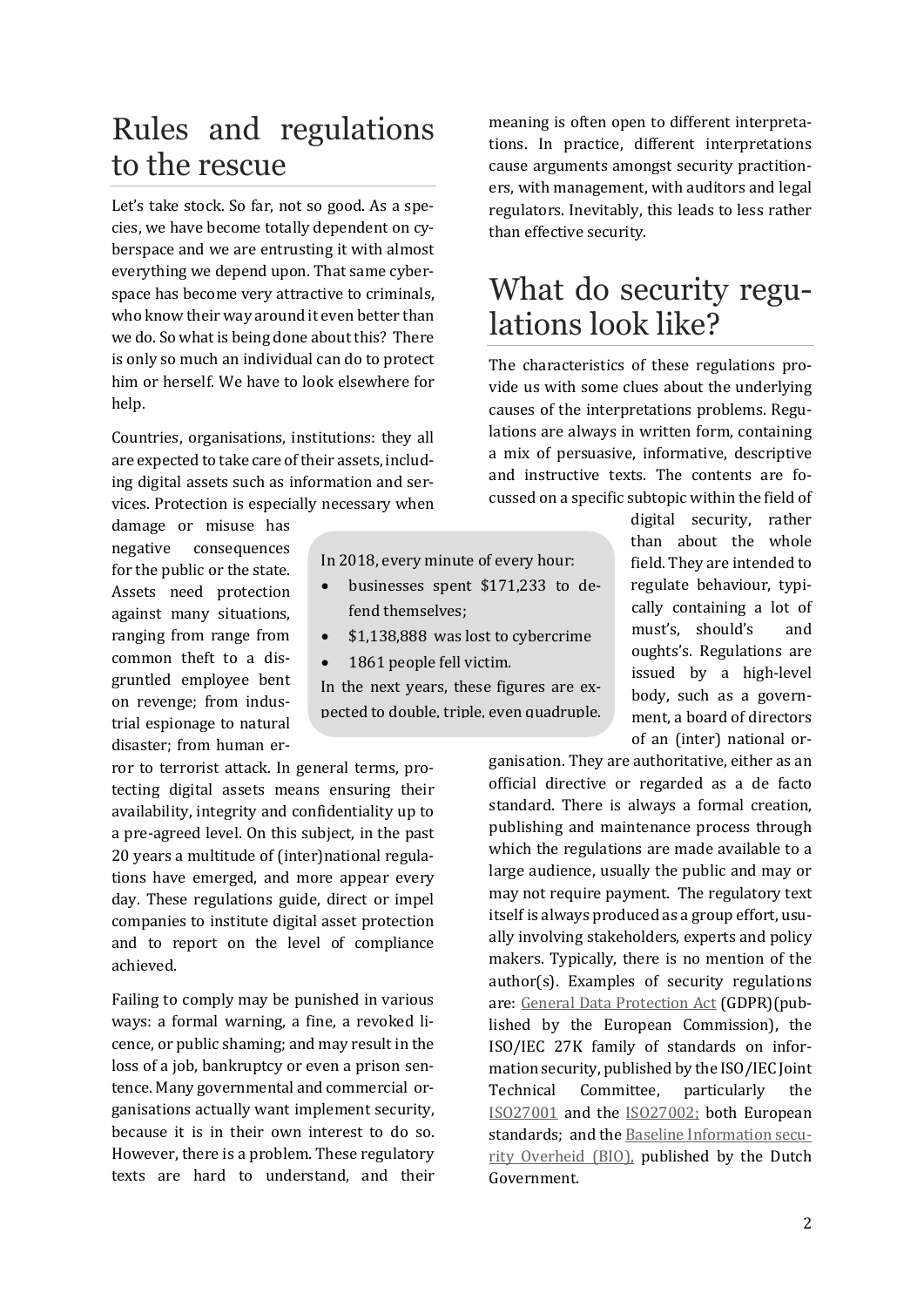#### *I know what this sentence means!*

Organisations tend to treat these regulations as a single point of truth, taking texts as literally as possible. They do this, because they must demonstrate compliance with these regulations. For the same reason, implementation is usually achieved through a top-down chain of command.

#### The art of misunderstanding

As we saw, regulations are riddled with meaning problems You might think, why should that be a problem? General wisdom dictates that if you don't understand something, you should go and ask. Why does that not work here?

One reason is that there is no one to ask. There is no author to ask for clarification, nor is there an easily accessible expert group. An additional problem is that reaching out to the publisher of the regulation in question, must be done through proper channels, i.e. not something just any employee of any organisation can do. Usually, the best that may be achieved is to send in a formal request for clarification which may or may not be processed during a future maintenance window. Another reason is that readers tend not te be aware of the different meanings of a particular bit of text, because they assume that there is only one meaning, namely the meaning they have assigned themselves. Only when one reader happens to be confronted with a different interpretation by someone else, the initial assumptions may be questioned. Yet another reason is that no one likes to admit to a lack of understanding or knowledge. It is associated with losing face, particularly when the regulation in question is implemented from the top-down. Power and knowledge of important matters supposedly lives at the top, rather than in the workplace.

The nett result is that texts get interpreted in different ways by different people who all claim they are right even when they are working at cross purposes. This generally results in a confused implementation of the regulation, and ultimately, in compliance failure.



There are many causes which contribute to interpretation problems in these texts. However, let us begin with what, contrary to popular opinion, is not a cause. It is not the case that the authors of these texts are unable or unwilling to use plain language. Rather, they arrive at the final wording through a group effort. To achieve consensus, the outcome of a negotiation process, is much more important than clarity. Meaning problems which arise from this cause take the form of obfuscation and generally over-complicated text containing (too) many qualifiers and sub-clauses.

The same effect may be produced deliberately. Organisations that issue regulations are usually funded by public money and derive their status at least in part from their authority of being accepted by all parties involved. To keep that status and funding, they try to avoid any big confrontation with the intended audience. For that reason, expectations on compliance tend to be worded softly, so they won't chafe too much, allowing for an escape. This may be done by artfully introducing intentional vagueness into the text, for instance, by not being specific on whether something must, should or could be done.

Context is another issue. The same words will mean different things in different contexts, or to different people, and these meanings may even be contradictory. For instance, the term *special data* might be taken to mean data that need special care, or to data that are for some reason special. Yet the term also refers to data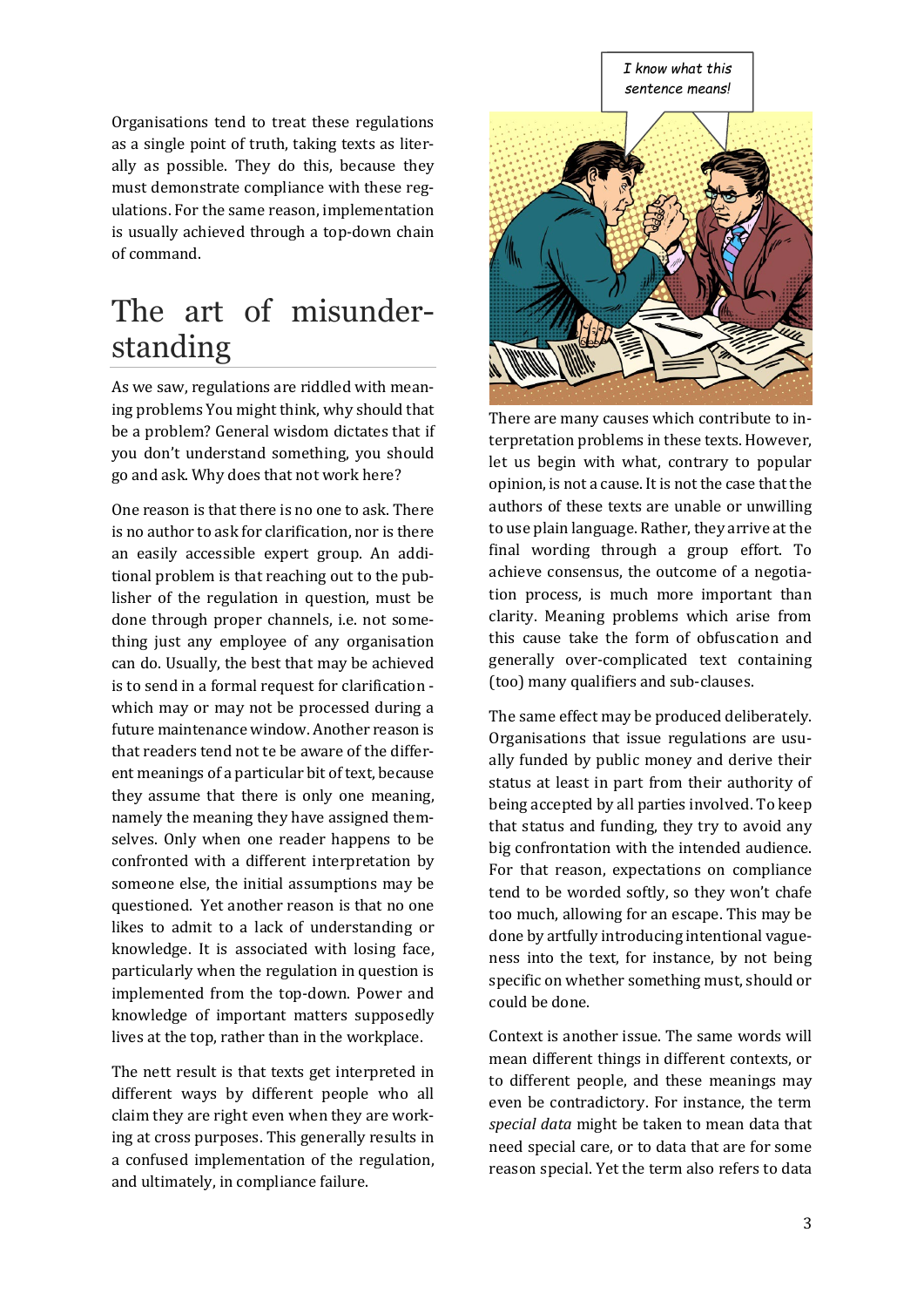which it is the special duty of the government to secure. Within the context of the General Data Protection Act it means something completely different again, namely data describing very particular human characteristics such as DNA, creed, race or political inclination.

Another example is the use of the word v*alue.* In Dutch governmental regulations the term refers to anything which, when compromised, will negatively affect the Dutch state or its partners. To security professionals, the term signifies the value of a company asset, expressed in either quantitative (money) or qualitative terms. In a business context, the term usually refers to the interest of an important stakeholder. In everyday speech, the term just means that the issue of some importance.

There also are knowledge problems which take various forms. There may be a lack of knowledge at the level of the intended audience. The committee or group composing the regulation may also have knowledge gaps. A knowledge gap may have an underlying cause, such as a belief about the extent to which it is possible or desirable to regulate behaviour, or an opinion about whether security threats are real or may be countered.

The language that is used to discuss digital assets and their security is another concern. Specialists need to express themselves in a way which another specialist on the other side of the world, in a different industry or with a different cultural background may understand. Within the field of information processing various modelling languages have been developed, ranging from formal, mathematical models to more descriptive languages. The creation of such languages are a rough implementation of a philosophical notion which was once very popular among English philosophers who believed in an ideal language. Descriptive languages have the added advantage of being designed to produce strong visualisations which can be shared with a less specialised audience. However, the problem with current 'descriptive' languages, is that the concepts they are built on, have been arrived at through

trial-and-error and common sense. Inevitably concepts overlap, leave gaps, are overloaded or simply are not sufficiently clear for the use of capturing knowledge. In other words, the language is there, but its grammatical basis is unclear.

Much interest has centred on the possibility of capturing security concepts in formal taxonomies that semantic computer programs can process. This is another implementation of the "ideal language" idea, but more focussed on individual meanings rather than on the language structure. In principle, such a taxonomy works for all kinds of information, including security, and may be used to construct theories, harmonise concepts or create computer-based applications. Indeed, some real progress has been made in highly specialised sub-topics such as automatic threat detection in cyberspace. Yet that progress seems to have been possible only because there exists a straightforward causeand-effect relation between a specific cyberthreat and the way to respond to it. This is not so simple for the rest of the security domain. Overall, security taxonomies for sub-topics are developed independently from each other. In a recent survey eight different families of security taxonomies were identified. Despite considerable work, these efforts do not converge but diverge. The lack of a common body of knowledge is seen as both a cause and a solution to the problem. Unfortunately, this means that in spite of all efforts, understanding of the interrelation of security concepts has not been increased in any usable manner.

#### The way forward

The above presents a general overview of problems encountered when interpreting regulations on cybersecurity and points to some possible causes. These causes may exist simultaneously and may interact. Much more work needs to be done on this to achieve a true identification of relevant causes and underlying factors. And there is more. Outside of the field of security, more language problems appear in our interaction with cybertechnology. There is